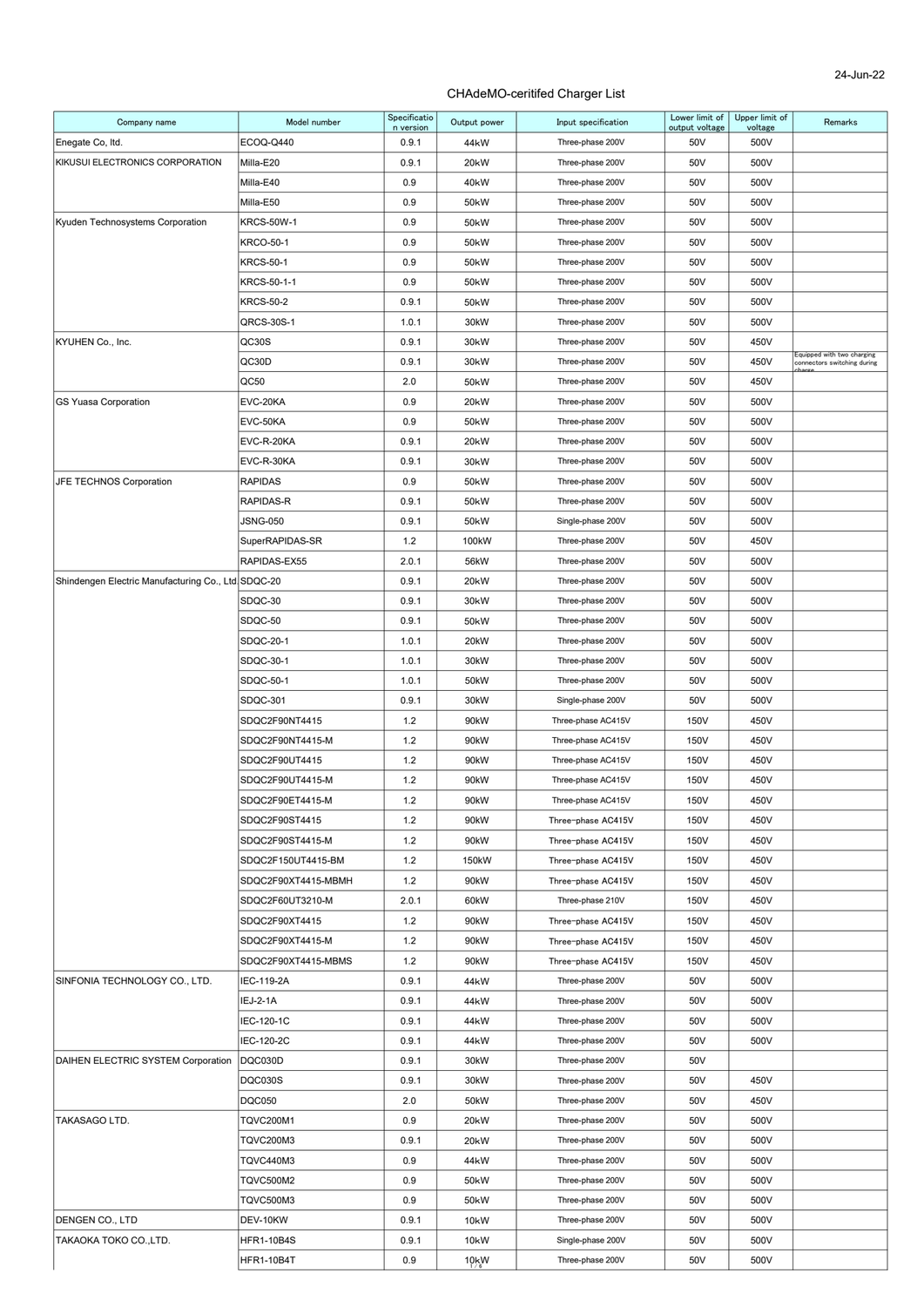| Company name         | Model number      | Specificatio       | Output power      | Input specification | Lower limit of<br>output voltage | Upper limit of  | Remarks |
|----------------------|-------------------|--------------------|-------------------|---------------------|----------------------------------|-----------------|---------|
|                      | <b>HFR1-20B4S</b> | n version<br>0.9.1 | 20 <sub>k</sub> W | Single-phase 200V   | 50V                              | voltage<br>500V |         |
|                      | <b>HFR1-20B4T</b> | 0.9                | 20 <sub>k</sub> W | Three-phase 200V    | 50V                              | 500V            |         |
|                      | <b>HFR1-30B3</b>  | 0.9                | 30 <sub>k</sub> W | Three-phase 200V    | 50V                              | 500V            |         |
|                      | HFR1-30B4         | 0.9                | 30 <sub>k</sub> W | Three-phase 200V    | 50V                              | 500V            |         |
|                      | <b>HFR1-30B4S</b> | 0.9.1              | 30kW              | Single-phase 200V   | 50V                              | 500V            |         |
|                      | <b>HFR1-33B</b>   | 0.9.1              | 33kW              | Three-phase 400V    | 50V                              | 500V            |         |
|                      | HFR1-40B3         | 0.9                | 40 <sub>k</sub> W | Three-phase 200V    | 50V                              | 500V            |         |
|                      | <b>HFR1-40B4</b>  | 0.9                | 40 <sub>k</sub> W | Three-phase 200V    | 50V                              | 500V            |         |
|                      | <b>HFR1-50B3</b>  | 0.9                | 50 <sub>k</sub> W | Three-phase 200V    | 50V                              | 500V            |         |
|                      | <b>HFR1-50B4</b>  | 0.9                | 50 <sub>k</sub> W | Three-phase 200V    | 50V                              | 500V            |         |
|                      | HFR1-50B5         | 0.9.1              | 50 <sub>k</sub> W | Three-phase 400V    | 50V                              | 500V            |         |
|                      | <b>HFR1-50B8</b>  | 1.1                | 50kW              | Three-phase 200V    | 50V                              | 450V            |         |
|                      | HFR1-30B8         | 1.1                | 30kW              | Three-phase 200V    | 50V                              | 450V            |         |
|                      | HFR1-50B9         | 2.0                | 50 <sub>k</sub> W | Three-phase 200V    | 150V                             | 450V            |         |
|                      | HFR1-30B9         | 2.0                | 30kW              | Three-phase 200V    | 150V                             | 450V            |         |
|                      | HFR1-120B10       | 2.0                | 120kW             | Three-phase 400V    | 150V                             | 450V            |         |
| NICHICON CORPORATION | <b>NQC-A102</b>   | 0.9.1              | 10 <sub>k</sub> W | Three-phase 200V    | 50V                              | 500V            |         |
|                      | <b>NQC-A202</b>   | 0.9                | 20 <sub>k</sub> W | Three-phase 200V    | 50V                              | 500V            |         |
|                      | <b>NQC-A301</b>   | 0.9                | 30 <sub>k</sub> W | Three-phase 200V    | 50V                              | 500V            |         |
|                      | <b>NQC-A301S</b>  | 0.9                | 30kW              | Three-phase 200V    | 50V                              | 500V            |         |
|                      | <b>NQC-A302</b>   | 0.9                | 30 <sub>k</sub> W | Three-phase 200V    | 50V                              | 500V            |         |
|                      | <b>NQC-A501</b>   | 0.9                | 50 <sub>k</sub> W | Three-phase 200V    | 50V                              | 500V            |         |
|                      | <b>NQC-A502</b>   | 0.9                | 50 <sub>k</sub> W | Three-phase 200V    | 50V                              | 500V            |         |
|                      | NQC-A502E         | 0.9.1              | 50kW              | Three-phase 200V    | 50V                              | 500V            |         |
|                      | NQC-A302E         | 0.9.1              | 30kW              | Three-phase 200V    | 50V                              | 500V            |         |
|                      | NQC-A202E         | 0.9.1              | 20kW              | Three-phase 200V    | 50V                              | 500V            |         |
|                      | NQC-A202ES        | 0.9.1              | 20kW              | Single-phase 200V   | 50V                              | 500V            |         |
|                      | NQC-A502N         | 0.9.1              | 50kW              | Three-phase 200V    | 50V                              | 500V            |         |
|                      | NQC-A302N         | 0.9.1              | 30kW              | Three-phase 200V    | 50V                              | 500V            |         |
|                      | NQC-A202N         | 0.9.1              | 20kW              | Three-phase 200V    | 50V                              | 500V            |         |
|                      | NQC-TC103E        | 1.0.1              | 10 <sub>k</sub> W | Three-phase 200V    | 50V                              | 450V            |         |
|                      | <b>NQC-TC1030</b> | 1.0.1              | 10 <sub>k</sub> W | Three-phase 200V    | 50V                              | 450V            |         |
|                      | NQC-SC103E        | 1.0.1              | 10 <sub>k</sub> W | Single-phase 200V   | 50V                              | 450V            |         |
|                      | <b>NQC-SC1030</b> | 1.0.1              | 10kW              | Single-phase 200V   | 50V                              | 450V            |         |
|                      | NQC-TC353E        | 1.0.1              | 25kW              | Three-phase AC200V  | 0V                               | 445.2V          |         |
|                      | <b>NQC-TC3530</b> | 1.0.1              | 25kW              | Three-phase AC200V  | 0V                               | 445.2V          |         |
|                      | NQC-TC253E        | 1.0.1              | 25kW              | Three-phase 200V    | 0V                               | 447.5V          |         |
|                      | <b>NQC-TC2530</b> | 1.0.1              | 25kW              | Three-phase AC200V  | 0V                               | 447.5V          |         |
|                      | NQC-SC253E        | 1.0.1              | 25kW              | Single-phase AC200V | 0V                               | 447.5V          |         |
|                      | <b>NQC-SC2530</b> | 1.0.1              | 25kW              | Single-phase AC200V | 0V                               | 447.5V          |         |
|                      | NQC-TC503E        | 1.0                | 50kW              | Three-phase AC200V  | 50V                              | 450V            |         |
|                      | <b>NQC-TC5030</b> | 1.0                | 50kW              | Three-phase AC200V  | 50V                              | 450V            |         |
|                      | <b>NQC-UC5030</b> | 1.0                | 50kW              | Three-phase 400V    | 50V                              | 500V            |         |
|                      | NQC-UC503P        | 1.0                | 50kW              | Three-phase 400V    | 50V                              | 500V            |         |
|                      | <b>NQC-DC5030</b> | 1.0                | 50kW              | DC                  | 50V                              | 450V            |         |
|                      | NQC-DC503E        | 1.0                | 50kW              | DC                  | 50V                              | 450V            |         |
|                      | NQC-TC503N        | 1.0                | 50kW              | DC                  | 50V                              | 450V            |         |
|                      | NQM-UCY040        | 2.0.1              | 200kW             | Three-phase AC400V  | 150V                             | 450V            |         |
|                      | NQM-UCY04E        | 2.0.1              | 200kW             | Three-phase AC400V  | 150V                             | 450V            |         |
|                      | NQM-UCY04P        | 2.0.1              | 200kW             | Three-phase AC400V  | 150V                             | 450V            |         |
|                      | NQM-UCY04U        | 2.0.1              | 200kW             | Three-phase AC400V  | 150V                             | 450V            |         |
|                      | NQM-UCY04N        | 2.0.1              | 200kW             | Three-phase AC400V  | 150V                             | 450V            |         |
|                      | NQD-UCX040        | 2.0.1              | 50/90kW           | Three-phase AC400V  | 150V                             | 450V            |         |
|                      | NQD-UCX04E        | 2.0.1              | 50/90kW           | Three-phase AC400V  | 150V                             | 450V            |         |
|                      | NQD-UCX04P        | 2.0.1              | 50/90kW           | Three-phase AC400V  | 150V                             | 450V            |         |
|                      | NQD-UCX04U        | 2.0.1              | 50/90kW           | Three-phase AC400V  | 150V                             | 450V            |         |
|                      | NQD-UCX04N        | 2.0.1              | 50/90kW           | Three-phase AC400V  | 150V                             | 450V            |         |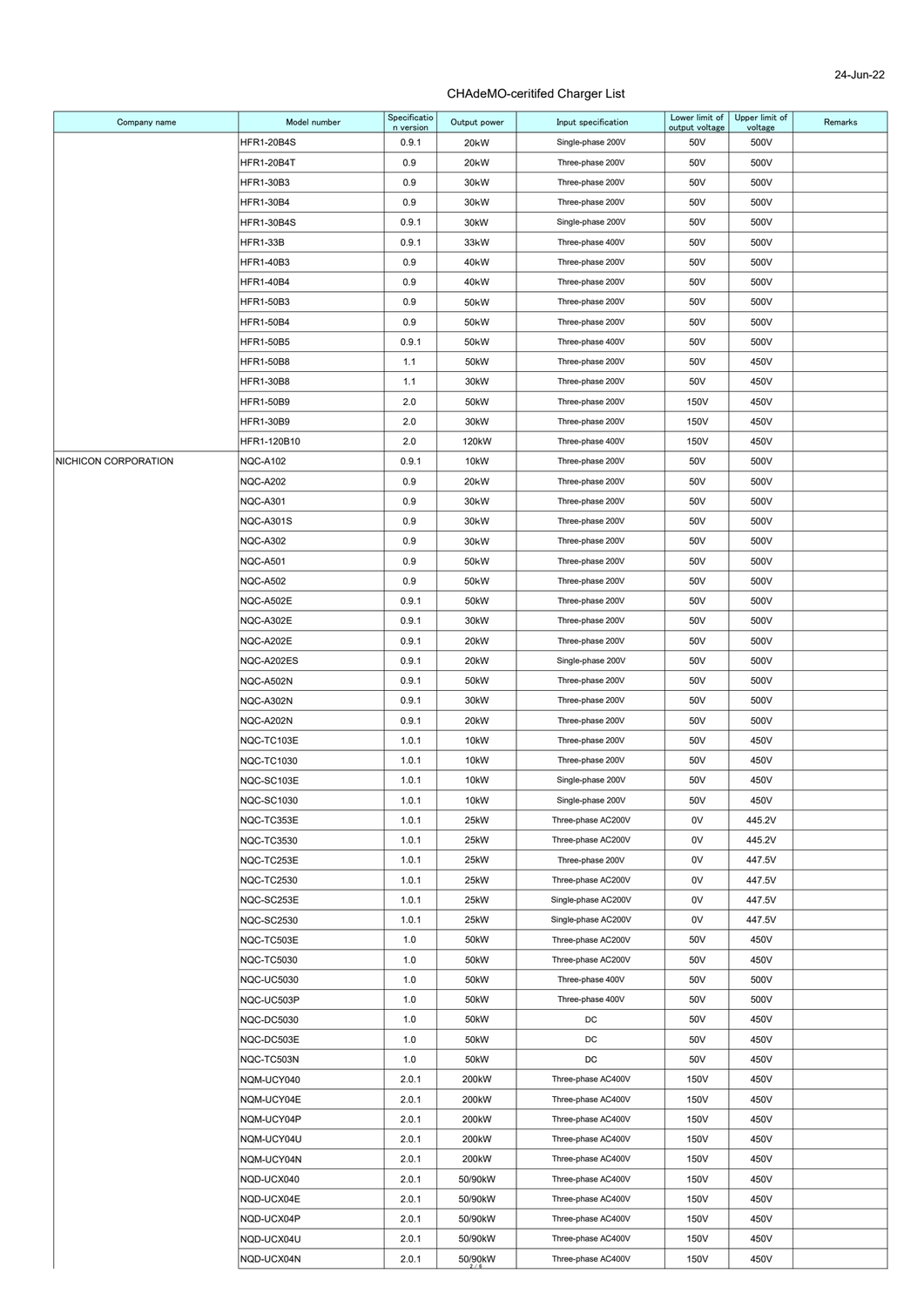| Company name                 | Model number                 | Specificatio<br>n version | Output power                           | Input specification                   | Lower limit of<br>output voltage | Upper limit of<br>voltage | Remarks          |
|------------------------------|------------------------------|---------------------------|----------------------------------------|---------------------------------------|----------------------------------|---------------------------|------------------|
|                              | NQD-UCX04A                   | 2.0.1                     | 50/90kW                                | Three-phase AC400V                    | 150V                             | 450V                      |                  |
|                              | NQD-UCX04W                   | 2.0.1                     | 50/90kW                                | Three-phase AC400V                    | 150V                             | 450V                      |                  |
|                              | NQD-UCX04F                   | 2.0.1                     | 50/90kW                                | Three-phase AC400V                    | 150V                             | 450V                      |                  |
| NISSAN MOTOR CO., LTD.       | NSQC442A                     | 0.9                       | 44 <sub>k</sub> W                      | Three-phase AC200V                    | 50V                              | 500V                      |                  |
|                              | NSQC442B                     | 0.9                       | 44 <sub>k</sub> W                      | Three-phase AC200V                    | 50V                              | 500V                      |                  |
|                              | NSQC442C                     | 0.9                       | 44 <sub>k</sub> W                      | Three-phase AC200V                    | 50V                              | 500V                      |                  |
|                              | NSQC442D                     | 0.9                       | 44 <sub>k</sub> W                      | Three-phase AC480V                    | 50V                              | 500V                      |                  |
|                              | NSQC442E                     | 0.9                       | 44 <sub>k</sub> W                      | Three-phase AC480V                    | 50V                              | 500V                      |                  |
|                              | NSQC442F                     | 0.9                       | 44 <sub>k</sub> W                      | Three-phase AC400V                    | 50V                              | 500V                      |                  |
|                              |                              | 0.9                       |                                        | Three-phase AC400V                    | 50V                              | 500V                      |                  |
|                              | NSQC442G<br>NSQC443B         |                           | 44 <sub>k</sub> W<br>44 <sub>k</sub> W | Three-phase AC200V                    |                                  | 500V                      |                  |
|                              |                              | 0.9.1                     |                                        |                                       | 50V                              |                           |                  |
|                              | NSQC443BB                    | 0.9.1                     | 44 <sub>k</sub> W                      | Three-phase AC200V                    | 50V                              | 500V                      |                  |
|                              | NSQC443C                     | 0.9.1                     | 44 <sub>k</sub> W                      | Three-phase AC200V                    | 50V                              | 500V                      |                  |
|                              | NSQC443CB                    | 0.9.1                     | 44 <sub>k</sub> W                      | Three-phase AC200V                    | 50V                              | 500V                      |                  |
|                              | NSQC-44-B-1                  | 0.9                       | 44 <sub>k</sub> W                      | Three-phase AC200V                    | 50V                              | 500V                      |                  |
|                              | <b>NSQC-44-C-1</b>           | 0.9                       | 44 <sub>k</sub> W                      | Three-phase AC200V                    | 50V                              | 500V                      |                  |
|                              | NSQC443BD                    | 0.9.1                     | 44 <sub>k</sub> W                      | Three-phase AC200V                    | 50V                              | 500V                      |                  |
|                              | NSQC443CD                    | 0.9.1                     | 44 <sub>k</sub> W                      | Three-phase AC200V                    | 50V                              | 500V                      |                  |
|                              | NSQC443BC                    | 0.9.1                     | 44 <sub>k</sub> W                      | Three-phase AC200V                    | 50V                              | 500V                      |                  |
|                              | NSQC443BE                    | 0.9.1                     | 44 <sub>k</sub> W                      | Three-phase AC200V                    | 50V                              | 500V                      |                  |
|                              | NSQC443BS                    | 0.9.1                     | 44 <sub>k</sub> W                      | Three-phase AC200V                    | 50V                              | 500V                      |                  |
|                              | NSQC443CC                    | 0.9.1                     | 44 <sub>k</sub> W                      | Three-phase AC200V                    | 50V                              | 500V                      |                  |
|                              | NSQC443CE                    | 0.9.1                     | 44 <sub>k</sub> W                      | Three-phase AC200V                    | 50V                              | 500V                      |                  |
|                              | NSQC443CS                    | 0.9.1                     | 44 <sub>k</sub> W                      | Three-phase AC200V                    | 50V                              | 500V                      |                  |
| NISSIN ELECTRIC CO., LTD.    | NLJ03-3P3W                   | 0.9                       | 25kW                                   | Three-phase 200V                      | 50V                              | 500V                      |                  |
|                              | <b>NLJ06-3P3W</b>            | 0.9                       | 50 <sub>k</sub> W                      | Three-phase 200V                      | 50V                              | 500V                      |                  |
| NIPPON STEEL TEXENG.CO.,LTD. | EV-50-3233                   | 1.0.1                     | 50kW                                   | Three-phase 200V                      | 50V                              | 500V                      |                  |
|                              | EV-50-0468                   | 0.9                       | 50 <sub>k</sub> W                      | Three-phase 200V                      | 50V                              | 500V                      |                  |
|                              |                              |                           |                                        |                                       |                                  |                           | Efficiency 89.8% |
|                              | EMC-EV-E30-3260              | 0.9.1                     | 30kW                                   | Single-phase 200V                     | 50V                              | 500V                      |                  |
|                              | EMC-EV-N30-3260              | 0.9.1                     | 30kW                                   | Single-phase 200V                     | 50V                              | 500V                      | Efficiency 89.8% |
|                              | EMC-EV-E20-3261              | 0.9.1                     | 20 <sub>k</sub> W                      | Single-phase 200V                     | 50V                              | 500V                      |                  |
|                              | EMC-EV-N20-3261              | 0.9.1                     | 20kW                                   | Single-phase 200V                     | 50V                              | 500V                      |                  |
| <b>NEC Corporation</b>       | NQVC440M3                    | 0.9                       | 44 <sub>k</sub> W                      | Three-phase 200V                      | 50V                              | 500V                      |                  |
|                              | NQVC500M3                    | 0.9                       | 50 <sub>k</sub> W                      | Three-phase 200V                      | 50V                              | 500V                      |                  |
| RELIANCE ELECTRIC LTD.       | <b>EVQC-5225</b>             | 0.9                       | 25kW                                   | Three-phase 200V                      | 50V                              | 500V                      |                  |
|                              | <b>EVQC-5250</b>             | 0.9                       | 50 <sub>k</sub> W                      | Three-phase 200V                      | 50V                              | 500V                      |                  |
|                              | <b>EVQC-5250S</b>            | 0.9                       | 50 <sub>k</sub> W                      | Three-phase 200V                      | 50V                              | 500V                      |                  |
|                              | <b>EVQC-7225</b>             | 0.9.1                     | 25kW                                   | Three-phase 200V                      | 50V                              | 500V                      |                  |
|                              | <b>EVQC-7240</b>             | 0.9.1                     | 35kW                                   | Three-phase 200V                      | 50V                              | 500V                      |                  |
|                              | <b>EVQC-7250</b>             | 0.9                       | 50 <sub>k</sub> W                      | Three-phase 200V                      | 50V                              | 500V                      |                  |
| <b>HASETEC Corporation</b>   | BC03-3P3W                    | 0.9                       | 12.5kW                                 | Single/Three-phase 200V               | 50V                              | 500V                      |                  |
|                              | LJ03-3P3W                    | 0.9                       | 25kW                                   | Three-phase 200V                      | 50V                              | 500V                      |                  |
|                              | LJ03-3P3W-EN                 | 0.9                       | 25kW                                   | Three-phase 200V                      | 50V                              | 500V                      |                  |
|                              | LJ03-3P3W-UN                 | 0.9                       | 25kW                                   | Three-phase 200V                      | 50V                              | 500V                      |                  |
|                              | LJ06-3P3W40                  | 0.9.1                     | 40 <sub>k</sub> W                      | Three-phase 200V                      | 50V                              | 500V                      |                  |
|                              |                              |                           |                                        |                                       |                                  |                           |                  |
|                              | LJ06-3P3W40-EN               | 0.9.1                     | 40 <sub>k</sub> W                      | Three-phase 200V                      | 50V                              | 500V                      |                  |
|                              | LJ06-3P3W40-UN               | 0.9.1                     | 40 <sub>k</sub> W                      | Three-phase 200V                      | 50V                              | 500V                      |                  |
|                              | LJ06-3P3W                    | 0.9                       | 50 <sub>k</sub> W                      | Three-phase 200V                      | 50V                              | 500V                      |                  |
|                              | LJ06-3P3W-EN                 | 0.9                       | 50 <sub>k</sub> W                      | Three-phase 200V                      | 50V                              | 500V                      |                  |
|                              | LJ06-3P3W-UN                 | 0.9                       | 50 <sub>k</sub> W                      | Three-phase 200V                      | 50V                              | 500V                      |                  |
|                              | QC03-3P3W                    | 0.9.1                     | 44 <sub>k</sub> W                      | Three-phase 200V                      | 50V                              | 500V                      |                  |
|                              | QC02-2P2W                    | 0.9.1                     | 25kW                                   | Single-phase 200V                     | 50V                              | 500V                      |                  |
|                              | LJ03-2P2W                    | 0.9.1                     | 25kW                                   | Single-phase 200V                     | 50V                              | 500V                      |                  |
|                              | LJ03-2P2W-NE                 | 0.9.1                     | 25kW                                   | Single-phase 200V                     | 50V                              | 500V                      |                  |
|                              | LJ03-2P2W-EN                 | 0.9.1                     | 25kW                                   | Single-phase 200V                     | 50V                              | 500V                      |                  |
|                              | LJ03-2P2W-UN<br>QC03-3P3W-NE | 0.9.1<br>0.9.1            | 25kW<br>44kW                           | Single-phase 200V<br>Three-phase 200V | 50V<br>50V                       | 500V<br>500V              |                  |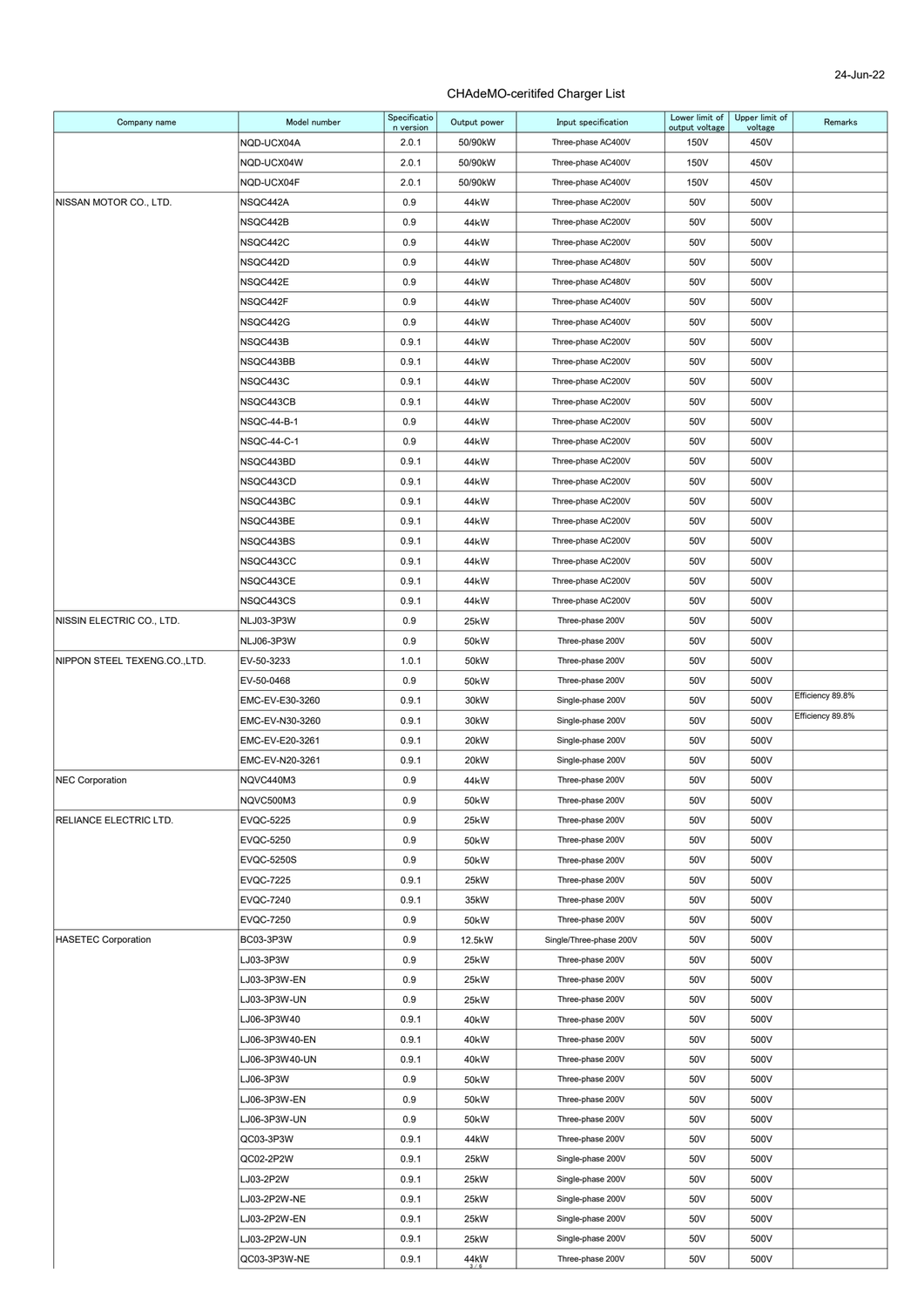| Company name            | Model number                           | Specificatio<br>n version | Output power      | Input specification   | Lower limit of<br>output voltage | Upper limit of<br>voltage | Remarks                            |
|-------------------------|----------------------------------------|---------------------------|-------------------|-----------------------|----------------------------------|---------------------------|------------------------------------|
|                         | QC03-3P3W-EN                           | 0.9.1                     | 44kW              | Three-phase 200V      | 50V                              | 500V                      |                                    |
|                         | QC03-3P3W-UN                           | 0.9.1                     | 44 <sub>k</sub> W | Three-phase 200V      | 50V                              | 500V                      |                                    |
|                         | QC02-2P2W-NE                           | 0.9.1                     | 25kW              | Single-phase 200V     | 50V                              | 500V                      |                                    |
|                         | QC02-2P2W-EN                           | 0.9.1                     | 25kW              | Single-phase 200V     | 50V                              | 500V                      |                                    |
|                         | QC02-2P2W-UN                           | 0.9.1                     | 25kW              | Single-phase 200V     | 50V                              | 500V                      |                                    |
|                         | RC03-3P3W                              | 1.2                       | 50kW              | Three-phase 200V      | 50V                              | 500V                      |                                    |
| Hitachi, Ltd.           | IE-HSC0001                             | 0.9                       | 50 <sub>k</sub> W | Three-phase 200V      | 50V                              | 500V                      |                                    |
|                         | HI-QC001-CN41                          | 0.9.1                     | 50 <sub>k</sub> W | Three-phase 200V      | 50V                              | 500V                      |                                    |
|                         | <b>HI-QC301-CN41</b>                   | 0.9.1                     | 50kW              | Three-phase 200V      | 50V                              | 500V                      |                                    |
|                         | HI-QC302-CN41                          | 0.9.1                     | 50 <sub>k</sub> W | Three-phase 200V      | 50V                              | 500V                      |                                    |
|                         | HI-QC601-CN41                          | 0.9.1                     | 50kW              | Three-phase 200V      | 50V                              | 500V                      |                                    |
|                         | HI-QC602-CN41                          | 0.9.1                     | 50kW              | Three-phase 200V      | 50V                              | 500V                      |                                    |
|                         | HIQC-JP30                              | 0.9.1                     | 30kW              | Three-phase 200V      | 50V                              | 500V                      |                                    |
|                         | HIQC-JP45                              | 0.9.1                     | 45kW              | Three-phase 200V      | 50V                              | 500V                      |                                    |
| Fuji Electric Co., Ltd. | FRCH39B-2-01                           | 0.9.1                     | 39kW              | Three-phase 200V      | 50V                              | 500V                      |                                    |
|                         | FRCH44B-2-01                           | 0.9.1                     | 44 <sub>k</sub> W | Three-phase 200V      | 50V                              | 500V                      |                                    |
|                         | FRCH50B-2-01                           | 0.9                       | 50 <sub>k</sub> W | Three-phase 200V      | 50V                              | 500V                      |                                    |
|                         | FRCA25C                                | 0.9.1                     | 25kW              | Three-phase 200V      | 50V                              | 500V                      |                                    |
|                         | FRCM25C                                | 0.9                       | 25kW              | Three-phase 200V      | 50V                              | 500V                      |                                    |
| ABB B.V.                | ABB Terra 51                           | 0.9                       | 50kW              |                       |                                  |                           |                                    |
|                         | ABB Terra 100.2                        | 0.9                       | 50kW ×2           |                       |                                  |                           |                                    |
|                         | ABB Terra Charge Post                  | 0.9                       | 50kW ×2           |                       |                                  |                           |                                    |
|                         | Terra 53CJ                             | 1.0.1                     | 50kW              | Three-phase 400V      | 50V                              | 500V                      |                                    |
|                         | Terra 53CJG/CJT                        | 1.0.1                     | 50kW              | Three-phase 400V      | 50V                              | 500V                      |                                    |
|                         | Terra 23CJ                             | 1.0.1                     | 20kW              | Three-phase 400V      | 50V                              | 500V                      |                                    |
|                         | Terra 23CJG/CJT                        | 1.0.1                     | 20kW              | Three-phase 400V      | 50V                              | 500V                      |                                    |
|                         | Terra HP J                             | 1.2                       | 100kW             | Three-phase 400V/480V | 150V                             | 500V                      |                                    |
|                         | Terra HP CJ                            | 1.2                       | 100kW             | Three-phase 400V/480V | 150V                             | 500V                      |                                    |
|                         | Terra HP JJ                            | 1.2                       | 100kW             | Three-phase 400V/480V | 150V                             | 500V                      |                                    |
|                         | Terra 184 J                            | 1.2                       | 180kW             | Three-phase 400V/480V | 150V                             | 500V                      |                                    |
|                         | Terra 184 CJ                           | 1.2                       | 180kW             | Three-phase 400V/480V | 150V                             | 500V                      |                                    |
|                         | Terra 184 JJ                           | 1.2                       | 180kW             | Three-phase 400V/480V | 150V                             | 500V                      |                                    |
|                         | Terra 184 J-S                          | 1.2                       | 180kW             | Three-phase 400V/480V | 150V                             | 450V                      |                                    |
|                         | Terra 184 JJ-S                         | 1.2                       | 180kW             | Three-phase 400V/480V | 150V                             | 450V                      |                                    |
|                         | Terra 94 J                             | 1.2                       | 90kW              | Three-phase 400V/480V | 150V                             | 500V                      |                                    |
|                         | Terra 94 CJ                            | 1.2                       | 90kW              | Three-phase 400V/480V | 150V                             | 500V                      |                                    |
|                         | Terra 94 J-S                           | 1.2                       | 90kW              | Three-phase 400V/480V | 150V                             | 450V                      |                                    |
|                         | Terra 94 CJ-S                          | 1.2                       | 90kW              | Three-phase 400V/480V | 150V                             | 450V                      |                                    |
|                         | Terra 124 J                            | 1.2                       | 120kW             | Three-phase 400V/480V | 150V                             | 500V                      |                                    |
|                         | Terra 124 CJ                           | 1.2                       | 120kW             | Three-phase 400V/480V | 150V                             | 500V                      |                                    |
|                         | Terra 124 JJ                           | 1.2                       | 120kW             | Three-phase 400V/480V | 150V                             | 500V                      |                                    |
|                         | Terra 124 CJ-S                         | 1.2                       | 120kW             | Three-phase 400V/480V | 150V                             | 450V                      |                                    |
|                         | Terra 124 JJ-S                         | 1.2                       | 120kW             | Three-phase 400V/480V | 150V                             | 450V                      |                                    |
|                         | Terra 184 CJ-S                         | 1.2                       | 180kW             | Three-phase 400V/480V | 150V                             | 450V                      |                                    |
|                         | Terra HP J 375A                        | 1.2                       | 175kW             | Three-phase 400V/480V | 150V                             | 500V                      |                                    |
|                         | Terra HP CJ 375A                       | 1.2                       | 175kW             | Three-phase 400V/480V | 150V                             | 500V                      |                                    |
|                         | Terra HP JJ 375A                       | 1.2                       | 175kW             | Three-phase 400V/480V | 150V                             | 500V                      |                                    |
|                         | Terra 180 JJ                           | 1.2                       | 180kW             | Three-phase 400V/480V | 150V                             | 500V                      |                                    |
|                         | Terra 180 CJ                           | 1.2                       | 180kW             | Three-phase 400V/480V | 150V                             | 500V                      |                                    |
|                         | Terra 180 JJ-S                         | 1.2                       | 180kW             | Three-phase 400V/480V | 150V                             | 500V                      | 62.5kW (nominal),                  |
|                         | Terra 180 CJ-S                         | 1.2                       | 180kW             | Three-phase 400V/480V | 150V                             | 500V                      | 100kW (boost)<br>62.5kW (nominal), |
|                         | Terra 94 J-C                           | 1.2                       | 90kW              | Three-phase 400V/480V | 150V                             | 500V                      | 100kW (boost)<br>Cable management  |
|                         |                                        | 1.2                       |                   |                       | 150V                             | 500V                      | system<br>Cable management         |
|                         | Terra 124 JJ-C                         |                           | 120kW             | Three-phase 400V/480V |                                  |                           | system<br>Cable management         |
|                         | Terra 184 JJ-C                         | 1.2                       | 180kW             | Three-phase 400V/480V | 150V                             | 500V                      | system<br>Cable management         |
|                         | Terra 184 JJ-S-C                       | 1.2                       | 180kW             | Three-phase 400V/480V | 150V                             | 500V                      | system<br>100kW (nominal),         |
| AeroVironment           | Terra 184 JJ-X<br><b>EV50-F EV50-C</b> | 1.2<br>0.9                | 180kW<br>50kW     | Three-phase 400V/480V | 150V                             | 500V                      | 175kW (boost)                      |
| Aker Wade               | EVMAX501                               | 0.9<br>0.9                | 50kW<br>50KW      |                       |                                  |                           |                                    |
|                         | EVMAX502                               |                           |                   |                       |                                  |                           |                                    |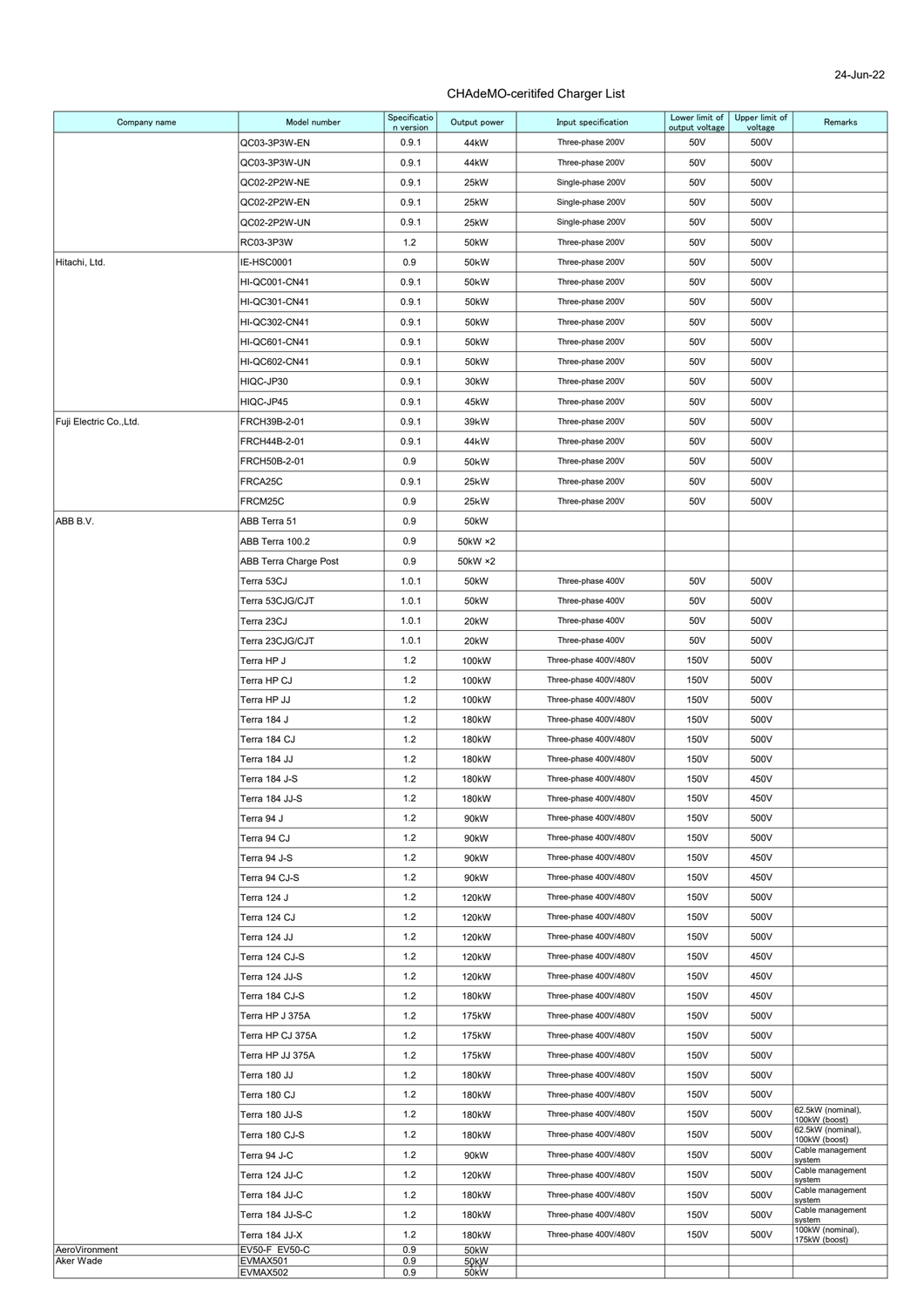| Company name                      | Model number        | Specificatio<br>n version | Output power      | Input specification          | Lower limit of<br>output voltage | Upper limit of<br>voltage | Remarks                                         |
|-----------------------------------|---------------------|---------------------------|-------------------|------------------------------|----------------------------------|---------------------------|-------------------------------------------------|
|                                   |                     |                           |                   |                              |                                  |                           | Transportable on<br>wheels. Online billing      |
| Andromeda S.r.l.                  | ORCA Mobile-50kW    | 0.9.1                     | 50kW              | Three-phase 480/400/220/208V | 50V                              | 500V                      | and demand control.<br>Programmable up to       |
|                                   |                     |                           |                   |                              |                                  |                           | 50kW. up to 125A<br>Pedestal for fix            |
|                                   | ORCA Air-50kW       | 0.9.1                     | 50kW              | Three-phase 480/400/220/208V | 50V                              | 500V                      | installation.<br>Online billing and             |
|                                   |                     |                           |                   |                              |                                  |                           | demand control.<br>Programmable up to           |
|                                   | ORCA Rescue-50kW    | 0.9.1                     | 50kW              | Three-phase 480/400/220/208V | 50V                              | 500V                      | Toolbox for rescue truck.<br>Online billing and |
|                                   | ORCA Inceptive-50kW | 0.9.1                     | 50kW              | DC input 208-480V            | 50V                              | 500V                      | DC input                                        |
| ASTRAGAM TECHNOLOGIES             | N22                 | 1.1                       | 22kW              | Three-phase 400V             | 100V                             | 500V                      |                                                 |
| <b>BTCPower</b>                   | <b>EVP-50</b>       | 1.0                       | 48kW              |                              |                                  |                           |                                                 |
| Circontrol, S.A                   | CCL-UF1             | 0.9                       | 50kW              |                              |                                  |                           |                                                 |
| DBT                               | 501BRR001           | 0.9.1                     | 50kW              |                              |                                  |                           |                                                 |
| DELTA ELECTRONICS, INC.           | DCO-303A3A          | 0.9                       | 30kW              | Three-phase 200V             | 50V                              | 500V                      |                                                 |
|                                   | DCO-463A3A          | 0.9                       | 46kW              | Three-phase 200V             | 50V                              | 500V                      |                                                 |
|                                   | DCO-503A1A          | 0.9                       | 50 <sub>k</sub> W | Three-phase 380V             | 50V                              | 500V                      | For Taiwan                                      |
|                                   | DCO-503A3A          | 0.9                       | 50 <sub>k</sub> W | Three-phase 200V             | 50V                              | 500V                      |                                                 |
|                                   | DCO-503A5A          | 0.9                       | 50 <sub>k</sub> W | Three-phase 380V             | 50V                              | 500V                      | For Europe                                      |
|                                   | DCJ503JxAxx         | 0.9.1                     | 50 <sub>k</sub> W | Three-phase 200V             | 50V                              | 500V                      | CHAdeMO only                                    |
|                                   | DCJ463JxAxx         | 0.9.1                     | 46kW              | Three-phase 200V             | 50V                              | 500V                      | CHAdeMO only                                    |
|                                   | DCJ303JxAxx         | 0.9.1                     | 30kW              | Three-phase 200V             | 50V                              | 500V                      | CHAdeMO only                                    |
|                                   | DCJ503JxCxx         | 0.9.1                     | 50 <sub>k</sub> W | Three-phase 200V             | 50V                              | 500V                      | CHAdeMO only<br>Cold district specification     |
|                                   | DCJ463JxCxx         | 0.9.1                     | 46kW              | Three-phase 200V             | 50V                              | 500V                      | CHAdeMO only<br>Cold district specification     |
|                                   | DCJ303JxCxx         | 0.9.1                     | 30kW              | Three-phase 200V             | 50V                              | 500V                      | CHAdeMO only<br>Cold district specification     |
|                                   | DCE503JxBxx         | 0.9.1                     | 50kW              | Three-phase 400V             | 50V                              | 500V                      | CHAdeMO only                                    |
|                                   | DCT503JxBxx         | 0.9.1                     | 50 <sub>k</sub> W | Three-phase 380V             | 50V                              | 500V                      | CHAdeMO only                                    |
|                                   | DCE503JxDxx         | 0.9.1                     | 50kW              | Three-phase 400V             | 50V                              | 500V                      | CHAdeMO only                                    |
|                                   | DCT503JxDxx         | 0.9.1                     | 50kW              | Three-phase 380V             | 50V                              | 500V                      | Cold district specification<br>CHAdeMO only     |
|                                   | DCJ503CxAxx         | 0.9.1                     | 50 <sub>k</sub> W | Three-phase 200V             | 50V                              | 500V                      | Cold district specification<br>$2-in-1$         |
|                                   | DCJ463CxAxx         | 0.9.1                     | 46kW              | Three-phase 200V             | 50V                              | 500V                      | $2-in-1$                                        |
|                                   | DCJ303CxAxx         |                           |                   | Three-phase 200V             |                                  |                           | $2-in-1$                                        |
|                                   |                     | 0.9.1                     | 30kW              |                              | 50V                              | 500V                      |                                                 |
|                                   | DCJ503CxCxx         | 0.9.1                     | 50 <sub>k</sub> W | Three-phase 200V             | 50V                              | 500V                      | 2-in-1, cold district specificatio              |
|                                   | DCJ463CxCxx         | 0.9.1                     | 46kW              | Three-phase 200V             | 50V                              | 500V                      | 2-in-1, cold district specificatio              |
|                                   | DCJ303CxCxx         | 0.9.1                     | 30kW              | Three-phase 200V             | 50V                              | 500V                      | 2-in-1, cold district specificatio              |
|                                   | DCE503DxBxx         | 0.9.1                     | 50kW              | Three-phase 400V             | 50V                              | 500V                      | $2-in-1$                                        |
|                                   | DCT503DxBxx         | 0.9.1                     | 50kW              | Three-phase 380V             | 50V                              | 500V                      | $2-in-1$                                        |
|                                   | DCE503DxDxx         | 0.9.1                     | 50kW              | Three-phase 400V             | 50V                              | 500V                      | 2-in-1, cold district specificatio              |
|                                   | DCT503DxDxx         | 0.9.1                     | 50kW              | Three-phase 380V             | 50V                              | 500V                      | 2-in-1, cold district specificatio              |
|                                   | DCJ503CxAxxM        | 0.9.1                     | 50 <sub>k</sub> W | Three-phase 200V             | 50V                              | 500V                      | 2-in-1 CCS ready                                |
|                                   | DCJ463CxAxxM        | 0.9.1                     | 46kW              | Three-phase 200V             | 50V                              | 500V                      | 2-in-1 CCS ready                                |
|                                   | DCJ303CxAxxM        | 0.9.1                     | 30 <sub>k</sub> W | Three-phase 200V             | 50V                              | 500V                      | 2-in-1 CCS ready<br>2-in-1 CCS ready            |
|                                   | DCJ503CxCxxM        | 0.9.1                     | 50 <sub>k</sub> W | Three-phase 200V             | 50V                              | 500V                      | Cold district specification<br>2-in-1 CCS ready |
|                                   | DCJ463CxCxxM        | 0.9.1                     | 46kW              | Three-phase 200V             | 50V                              | 500V                      | Cold district specification<br>2-in-1 CCS ready |
|                                   | DCJ303CxCxxM        | 0.9.1                     | 30kW              | Three-phase 200V             | 50V                              | 500V                      | Cold district specification<br>CCS1 and CHAdeMO |
|                                   | EVDU25CXAXX         | 1.2                       | 25kW              | 1φ2W200-277V                 | 50V                              | 500V                      | Cold district specification<br>CCS1 and CHAdeMO |
|                                   | EVDU25CXBXX         | 1.2                       | 25kW              | 3φ4W480V                     | 50V                              | 500V                      | Cold district specification<br>CCS1 and CHAdeMO |
|                                   | EVDU25CXCXX         | 1.2                       | 25kW              | 3¢3W208V                     | 50V                              | 500V                      | Cold district specification                     |
|                                   | EVDJ25CXDXX         | 1.2                       | 25kW              | 3¢4W380-415V                 | 50V                              | 500V                      | CCS1 and CHAdeMO<br>Cold district specification |
|                                   | EVDJ25CXEXX         | 1.2                       | 25kW              | 3φ3W200-230V                 | 50V                              | 500V                      | CCS1 and CHAdeMO<br>Cold district specification |
|                                   | EVDJ25DXDXX         | 1.2                       | 25kW              | 3¢4W380-415V                 | 50V                              | 500V                      | CCS2 and CHAdeMO<br>Cold district specification |
|                                   | EVDJ25JXDXX         | 1.2                       | 25kW              | 3φ4W380-415V                 | 50V                              | 500V                      | CHAdeMO<br>Cold district specification          |
|                                   | EVDJ25DXEXX         | 1.2                       | 25kW              | 3¢3W200-230V                 | 50V                              | 500V                      | CCS2 and CHAdeMO<br>Cold district specification |
|                                   | EVDJ25JXEXX         | 1.2                       | 25kW              | 3φ3W200-230V                 | 50V                              | 500V                      | CHAdeMO<br>Cold district specification          |
|                                   | EVDE25DXDXX         | 1.2                       | 25kW              | 3¢4W380-415V                 | 50V                              | 500V                      | CCS2 and CHAdeMO<br>Cold district specification |
|                                   | EVHx503xxDAxx       | 1.2                       | 50kW              | 3φ3W200-240 V                | 50V                              | 500V                      | CHAdeMO: max125A                                |
|                                   | EVHx503xxCAxx       | 1.2                       | 50kW              | 3¢4W200-240 V                | 50V                              | 500V                      | CHAdeMO: max125A                                |
|                                   | EVHx104xxCAxx       | 1.2                       | 100kW             | 3¢4W380-480 V                | 50V                              | 500V                      | CHAdeMO: max125A                                |
|                                   | EVHx104xxCBxx       | 1.2                       | 100kW             | 3¢4W380-480 V                | 50V                              | 500V                      | CHAdeMO: max200A                                |
| EFACEC Engenharia e Sistemas, S.A | EFACEC EV QC        | 0.9                       | 50 <sub>k</sub> W |                              |                                  |                           |                                                 |
|                                   | EFAPOWER EV QC45    | 0.9.1                     | 45kW              |                              |                                  |                           |                                                 |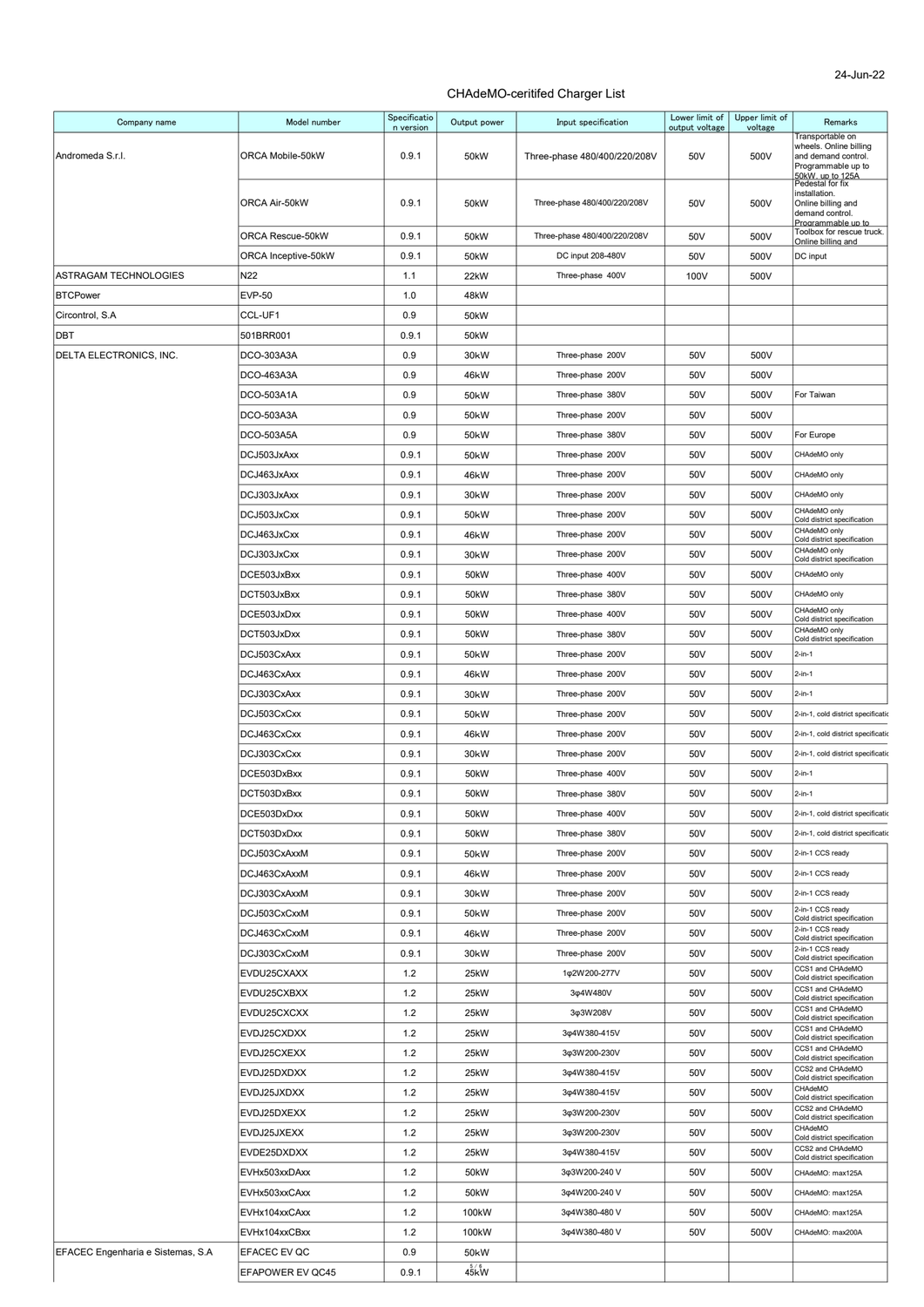| Company name                                      | Model number                                | Specificatio<br>n version | Output power       | Input specification                  | Lower limit of<br>output voltage | Upper limit of<br>voltage | Remarks |
|---------------------------------------------------|---------------------------------------------|---------------------------|--------------------|--------------------------------------|----------------------------------|---------------------------|---------|
|                                                   | EFAPOWER EV QC20                            | 0.9.1                     | 20 <sub>k</sub> W  |                                      |                                  |                           |         |
| Enel                                              | Enel Fast Recharge Plus 2G - Trio           | 1.1.1                     | 50kW               | Three-phase 400V                     | 50V                              | 500V                      |         |
| Ensto Finland Oy                                  | Ensto Chago Tower                           | 0.9.1                     | 20 <sub>k</sub> W  | Three-phase 400V                     | 50V                              | 500V                      |         |
| eTreego co.,LTD                                   | L3_S120PC2M                                 | 2.0.1                     | 120 <sub>k</sub> W | Three-phase 400V                     | 150V                             | 600V                      |         |
|                                                   | L3_S60PC2M                                  | 2.0.1                     | 60kW               | Three-phase 400V                     | 150V                             | 600V                      |         |
| <b>EVTEC AG</b>                                   | move&charge MFC1                            | 0.9.1                     | 18.3kW             | Three-phase 400V                     | 250V                             | 420V                      |         |
|                                                   | coffee&charge PFC1                          | 0.9.1                     | 18.3kW             | Three-phase 400V                     | 250V                             | 420V                      |         |
|                                                   | move&charge MFC2                            | 0.9.1                     | 20kW               | Three-phase 400V                     | 50V                              | 500V                      |         |
|                                                   | coffee&charge PFC2                          | 0.9.1                     | 20kW               | Three-phase 400V                     | 50V                              | 500V                      |         |
| <b>EVTRONIC</b>                                   | E000100AA01                                 | 0.9                       | 50kW               |                                      |                                  |                           |         |
| GH Electrotermia S.A.                             | Everflash-50 (FVE 050)                      | 0.9                       | 50kW               | Three-phase 400V                     | 50V                              | 500V                      |         |
| JoongAng Control                                  | JC6231                                      | 0.9.1                     | 50kW               | Three-phase 380V                     | 50V                              | 500V                      |         |
| MAGNUM CAP, Lda.                                  | QCK15001-M                                  | 0.9                       |                    |                                      |                                  |                           |         |
|                                                   | QCP15001-M                                  | 0.9                       |                    |                                      |                                  |                           |         |
| Nation-E AG                                       | ACHR-01                                     | 0.9.1                     | 20kW               | Three-phase 210V                     | 50V                              | 500V                      |         |
| Petrotec                                          | <b>PFAST</b>                                | 0.9                       | 50 <sub>k</sub> W  |                                      |                                  |                           |         |
| Phihong Technology Co., Ltd.                      | DSYJ122S0UD                                 | 2.0.1                     | 120 <sub>k</sub> W | Three-phase 380-415V                 | 150V                             | 500V                      |         |
|                                                   | DSYJ122S0ED                                 | 2.0.1                     | 120kW              | Three-phase 380-415V                 | 150V                             | 500V                      |         |
|                                                   | DSYJ122S0SD                                 | 2.0.1                     | 120kW              | Three-phase 380-415V                 | 150V                             | 500V                      |         |
|                                                   | DSYJ182K0UD                                 | 2.0.1                     | 180kW              | Three-phase 380-415V                 | 150V                             | 500V                      |         |
|                                                   | DSYJ182K0ED                                 | 2.0.1                     | 180kW              | Three-phase 380-415V                 | 150V                             | 500V                      |         |
|                                                   | DSYJ182K0KD                                 | 2.0.1                     | 180kW              | Three-phase 380-415V                 | 150V                             | 500V                      |         |
| PNE SOLUTION CO., LTD                             | EVC+050 Quick Charger                       | 0.9.1                     | 50kW               | Three-phase 380V                     | 50V                              | 500V                      |         |
|                                                   | EVC50 Quick Charger                         | 0.9.1                     | 50kW               | Three-phase 200V                     | 50V                              | 500V                      |         |
|                                                   | EVC+050 Quick Charger R                     | 0.9.1                     | 50kW               | Three-phase 200V                     | 50V                              | 500V                      |         |
|                                                   | EVC+030 Quick Charger_SP                    | 0.9.1                     | 30kW               | Single-phase 200V                    | 50V                              | 500V                      |         |
| <b>Schneider Electric</b>                         | FCS-V1-019                                  | 0.9                       | 50kW               |                                      |                                  |                           |         |
|                                                   | EVF60050DTR                                 | 0.9.1                     | 50kW               | Three-phase 600V                     | 50V                              | 500V                      |         |
|                                                   | EVF20850DTy                                 | 0.9.1                     | 50kW               | Three-phase 208V                     | 50V                              | 500V                      |         |
|                                                   | EVF48050DTy                                 | 0.9.1                     | 50kW               | Three-phase 480V                     | 50V                              | 500V                      |         |
|                                                   | EVF24050DTy                                 | 0.9.1                     | 50kW               | Three-phase 240V                     | 50V                              | 500V                      |         |
|                                                   | EVF60050DTy                                 | 0.9.1                     | 50kW               | Three-phase 600V                     | 50V                              | 500V                      |         |
| <b>SGTE HAZEMEYER</b>                             | EV QUICK CHARGER DC                         | 0.9                       | 50kW               |                                      |                                  |                           |         |
| Siemens AG                                        | CP300D3xB05-4xxx                            | 0.9.1                     | 50kW               | Three-phase 400V                     | 50V                              | 500V                      |         |
| Signet EV Inc.                                    | HB50K-EV                                    | 0.9                       | 50kW               | Three-phase 220V                     | 50V                              | 500V                      |         |
|                                                   | FC50K-CH                                    | 1.2                       | 50kW               | Three-phase 220V                     | 50V                              | 500V                      |         |
|                                                   | FC50K-CH-S                                  | 1.2                       | 50kW               | Three-phase 220V                     | 50V                              | 500V                      |         |
|                                                   | FC50K-CC                                    | 1.2                       | 50kW               | Three-phase 220V                     | 50V                              | 500V                      |         |
|                                                   | FC50K-CC-S                                  | 1.2                       | 50kW               | Three-phase 220V                     | 50V                              | 500V                      |         |
|                                                   | SFC50K-CH2                                  | 1.2                       | 50kW               | Three-phase 220V                     | 50V                              | 500V                      |         |
|                                                   | FC100K-CH2-PS-ESS                           | 1.2                       | 100kW              | Three-phase 220V                     | 50V                              | 450V                      |         |
|                                                   | FC100K-CH2-PS                               | 1.2                       | 100kW              | Three-phase 400V                     | 50V                              | 450V                      |         |
| Tritium Pty Ltd<br>Hong Kong Productivity Council | TRI93-50-01<br>EFS-50 Smart EV Fast Charger | 0.9.1<br>0.9.1            | 50kW<br>50kW       | Three-phase 400V<br>Three-phase 380V | 50V<br>50V                       | 500V<br>500V              |         |
| INGETEAM POWER TECHNOLOGY S.A.                    | INGEREV ROAD RG050A-CH                      | 0.9.1                     | 50kW               | Three-phase 400V                     | 50V                              | 500V                      |         |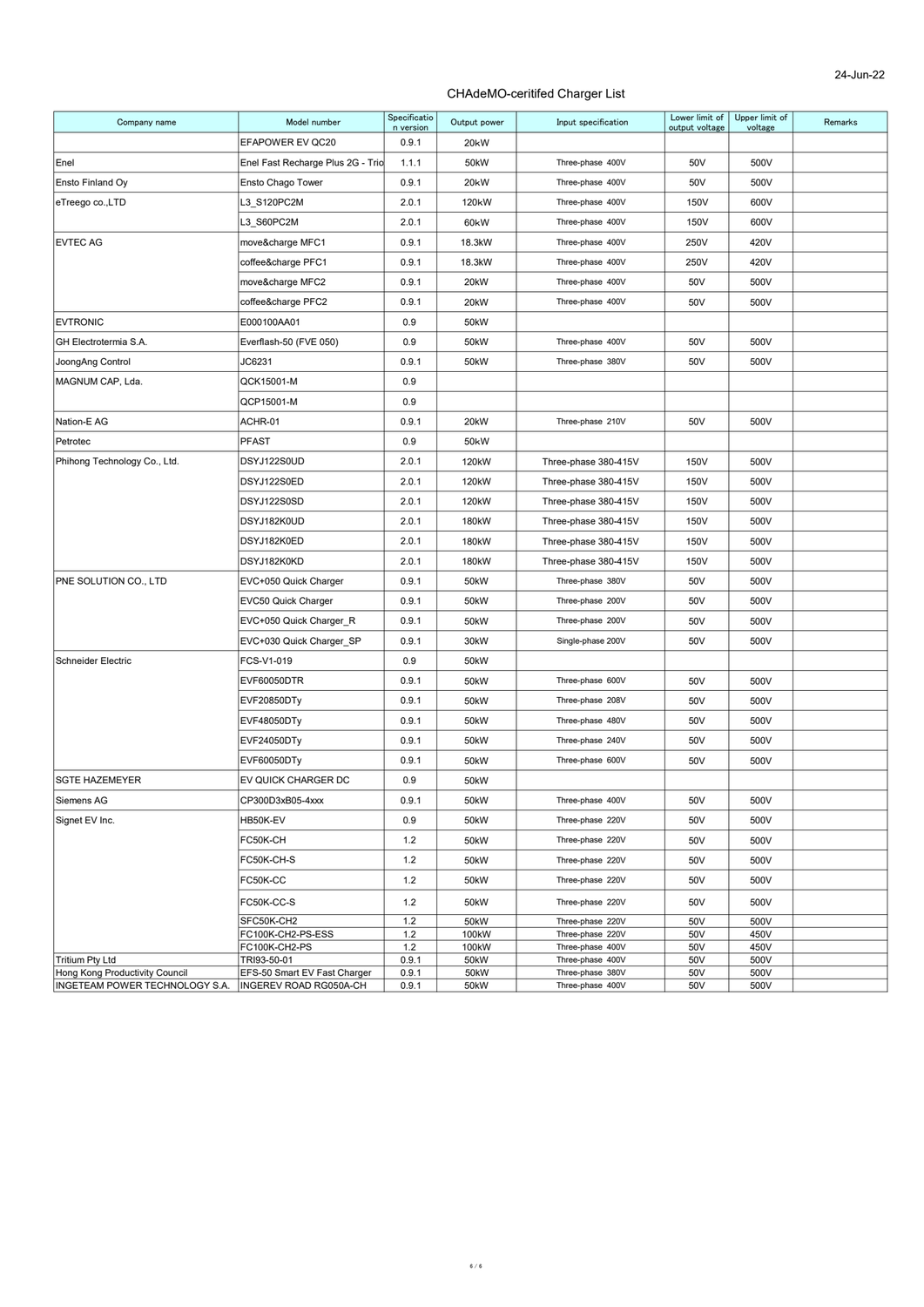## CHAdeMO-certified V2H system list

| Company name                                                 | Model number       | Specification<br>version | Grid<br>connectio | AC Input      | Output power | Remarks                                                                      |
|--------------------------------------------------------------|--------------------|--------------------------|-------------------|---------------|--------------|------------------------------------------------------------------------------|
| TAKAOKA TOKO CO., LTD.                                       | CFD1-B-V2H1        | 2.1                      |                   | 200V          | 3kW          |                                                                              |
| HONDA Motor Co., Ltd.                                        | <b>UEAJ</b>        | 2.1                      | $\circ$           |               | 5.5kW        |                                                                              |
| NICHICON CORPORATION                                         | ESS-V1             | 2.1                      | $\circ$           | 202V          | 5.9kW        |                                                                              |
|                                                              | ESS-V1S            | 2.1                      | $\circ$           | 202V          | 5.9kW        |                                                                              |
|                                                              | <b>VCG-663CN3</b>  | 2.1                      | $\circ$           | 200V          | 5.9kW        |                                                                              |
|                                                              | <b>VCG-663CN7</b>  | 2.1                      | O                 | 200V          | 6kW/3kW      |                                                                              |
|                                                              | <b>VCG-666CN7</b>  | 2.1                      | $\circ$           | 200V          | 6kW/3kW      |                                                                              |
|                                                              | VCG-666CN7K        | 2.1                      | $\circ$           | 200V          | 6kW/3kW      |                                                                              |
|                                                              | ES-T3V1            | 2.1.1                    | $\circ$           | 200V*         | 9.9/5.9kW*   |                                                                              |
|                                                              | ES-T3VS            | 2.1.1                    | O                 | 200V*         | 9.9/5.9kW*   |                                                                              |
|                                                              | ES-T3P1            | 2.1.1                    | O                 | 200V*         | 9.9/5.9kW*   | *Input power: AC200V, PV, Stationary<br>energy storage                       |
|                                                              | ES-T3PL1           | 2.1.1                    | O                 | 200V*         | 9.9/5.9kW*   | Max charge power (DC) 9.9kW<br>Max discharge power (AC) 5.9kW                |
|                                                              | ES-T3PS            | 2.1.1                    | O                 | 200V*         | 9.9/5.9kW*   |                                                                              |
|                                                              | ES-T3PLS           | 2.1.1                    | $\circ$           | 200V*         | 9.9/5.9kW*   |                                                                              |
|                                                              | <b>VCD-660CN7</b>  | 2.1                      | $\circ$           | <b>DC385V</b> | 6kVA         |                                                                              |
| Tsubakimoto Chain Co.                                        | <b>TPS10</b>       | 2.1                      | $\circ$           | 200V          | 5kW          |                                                                              |
|                                                              | <b>TPS10-A</b>     | 2.1                      | O                 | 200V          | 5kW          |                                                                              |
|                                                              | TPS10-A-B01        | 2.1                      | O                 | 200V          | 5kW          |                                                                              |
|                                                              | TPS10-A-N01        | 2.1                      | O                 | 200V          | 5kW          |                                                                              |
|                                                              | TPS10-A-H01        | 2.1                      | O                 | 200V          | 5kW          |                                                                              |
|                                                              | <b>TPS20-A</b>     | 2.1.1                    | $\circ$           | DC            | 5.3kW        | DC input 240~400V, To be connected to<br>high voltage DC power supply system |
|                                                              | TPS20-A-N01        | 2.1.1                    | $\circ$           | DC            | 5.3kW        |                                                                              |
|                                                              | TPS20-A-H01        | 2.1.1                    | O                 | DC            | 5.3kW        |                                                                              |
| IKS Co., Ltd.                                                | S06JP010V          | 2.1                      | $\circ$           | 200V          | 6kW          |                                                                              |
|                                                              | T10JP010V          | 2.1                      | O                 | 200V 3phases  | 10kW         |                                                                              |
|                                                              | S06JP020V          | 2.1                      | $\circ$           | 200V          | 6kW          |                                                                              |
| eNovates (ECOLOGICAL INNOVATION N.V. ENO-V2G-10-00-00-0-CH-X |                    | 2.1                      |                   | 400V 3phases  | 10kW         |                                                                              |
| <b>DENSO</b>                                                 | DNEVC-D6075        | 2.1                      | $\circ$           | 200V          | 6kW          |                                                                              |
| <b>Toyota Industries Corporation</b>                         | EVPS-H1            | 2.1                      | $\circ$           | 200V          | 5kW          |                                                                              |
| <b>GS Yuasa Corporation</b>                                  | VOX-10-T3-D        | 2.1                      | $\circ$           | 200V 3phases  | 10/9kW*      |                                                                              |
|                                                              | VOX-10-T3-D-T      | 2.1                      | O                 | 200V 3phases  | 10/9kW*      | Max charge power(DC) 10kW, Max                                               |
|                                                              | VOX-10-T3-G        | 2.1                      | $\circ$           | 200V 3phases  | 10/9kW*      | discharge power(AC) 9kW                                                      |
|                                                              | VOX-10-T3-G-T      | 2.1                      | O                 | 200V 3phases  | 10/9kW*      |                                                                              |
| Enel X                                                       | Juice2Grid         | 2.1                      | $\circ$           | 230/400V      | 15kW         |                                                                              |
| <b>MAGNUM CAP</b>                                            | MC-V2G             | 2.1                      | $\circ$           | 400V 3phases  | 10kW         |                                                                              |
| <b>Applied Micro Electronics</b>                             | V2G 3p10kW Charger | 2.1                      | $\circ$           | 400V 3phases  | 10kW         |                                                                              |
| Indra Renewable Technologies Ltd                             | OVO V2G charger    | 2.1                      | $\circ$           | 230V          | 6kW          |                                                                              |
| Wallbox Chargers                                             | Quasar             | 2.1                      | $\circ$           | 230V          | 7.4kW        |                                                                              |